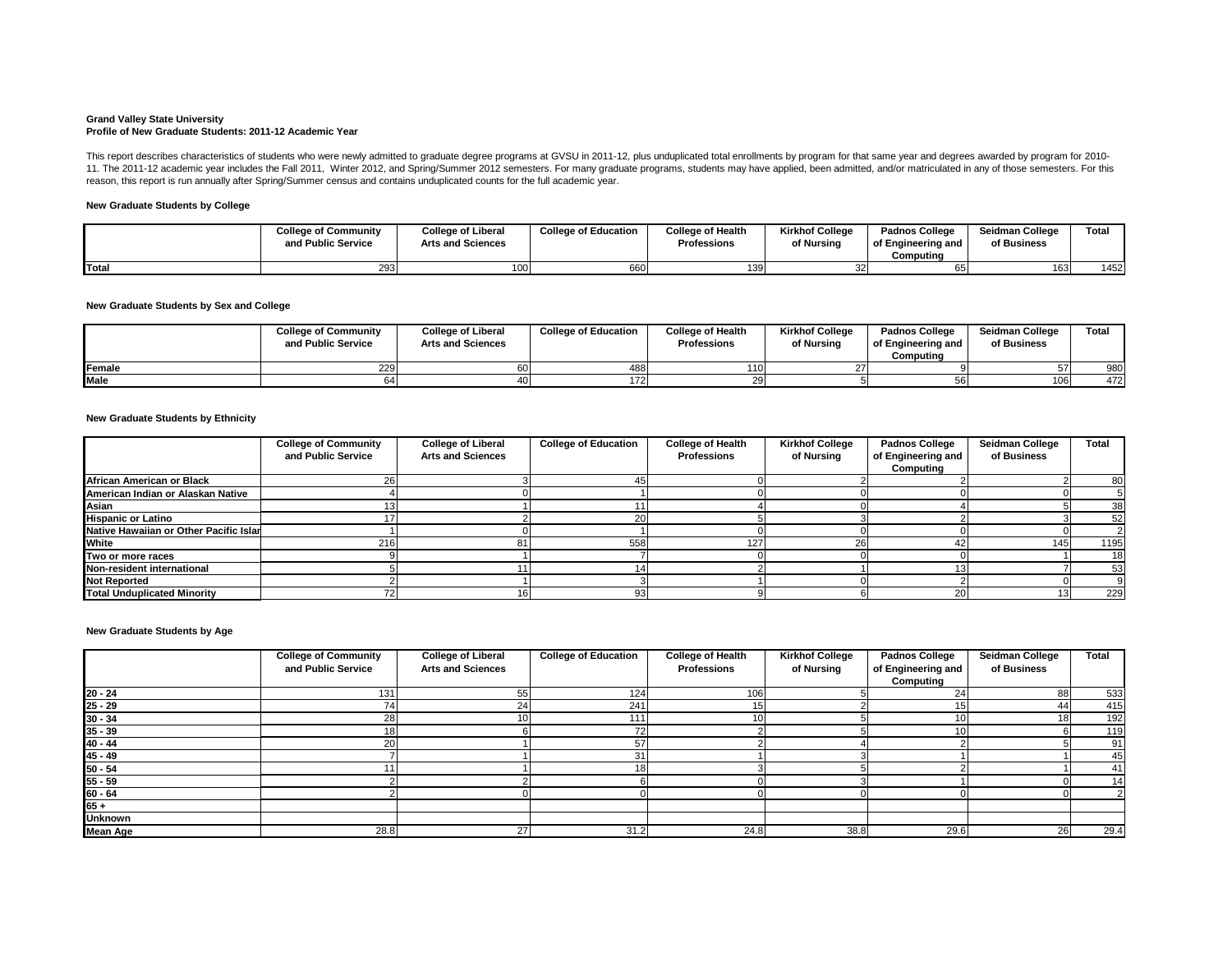### **New Graduate Students by Geographic Origin Michigan**

|                                       | <b>College of Community</b><br>and Public Service | <b>College of Liberal</b><br><b>Arts and Sciences</b> | <b>College of Education</b>  | <b>College of Health</b><br><b>Professions</b> | <b>Kirkhof College</b><br>of Nursing | <b>Padnos College</b><br>of Engineering and | Seidman College<br>of Business | <b>Total</b>                      |
|---------------------------------------|---------------------------------------------------|-------------------------------------------------------|------------------------------|------------------------------------------------|--------------------------------------|---------------------------------------------|--------------------------------|-----------------------------------|
|                                       |                                                   |                                                       |                              |                                                |                                      | <b>Computing</b>                            |                                |                                   |
| MI - Allegan                          |                                                   |                                                       | 11                           |                                                |                                      |                                             |                                | $\overline{32}$                   |
| MI - Alpena                           |                                                   |                                                       | $\Omega$                     |                                                |                                      |                                             |                                | $\overline{1}$                    |
| <b>MI - Antrim</b>                    |                                                   |                                                       | 2                            |                                                |                                      |                                             |                                | $\overline{3}$                    |
| MI - Baraga                           |                                                   |                                                       |                              |                                                | 0                                    |                                             | $\Omega$                       | $\overline{1}$                    |
| MI - Barry                            |                                                   |                                                       | 6                            |                                                | $\overline{0}$                       |                                             | $\Omega$                       | $\overline{11}$                   |
| $\overline{M}$ l - Bay                |                                                   |                                                       | $\Omega$                     |                                                | $\overline{0}$                       |                                             | $\cap$                         | $\mathbf 1$                       |
| MI - Benzie                           |                                                   |                                                       |                              |                                                |                                      |                                             |                                | $\overline{2}$                    |
| <b>MI - Berrien</b>                   |                                                   |                                                       | 8                            |                                                | $\mathbf 0$                          |                                             |                                | 18                                |
| MI - Branch                           |                                                   |                                                       | $\Omega$                     |                                                | $\overline{0}$                       |                                             | - 0                            | $\mathbf 1$                       |
| MI - Calhoun                          |                                                   |                                                       |                              |                                                | $\Omega$                             |                                             |                                | $\overline{4}$                    |
| MI - Cass                             |                                                   |                                                       | 2                            |                                                | 0                                    |                                             | $\cap$                         | $\overline{2}$                    |
| MI - Charlevoix                       |                                                   |                                                       | $\overline{2}$               |                                                |                                      |                                             | $\Omega$                       | $\overline{4}$                    |
| MI - Cheboygan                        |                                                   |                                                       | 3                            |                                                | $\Omega$                             |                                             | $\Omega$                       | $\overline{3}$                    |
| MI - Chippewa                         |                                                   |                                                       | З                            |                                                | $\Omega$                             |                                             | $\cap$                         | $\overline{5}$                    |
| MI - Clare                            |                                                   |                                                       | $\Omega$                     |                                                | 0                                    |                                             |                                | $\mathbf 1$                       |
| <b>MI - Clinton</b>                   |                                                   |                                                       | 6                            |                                                | $\Omega$                             |                                             |                                | 11                                |
| MI - Crawford                         |                                                   |                                                       |                              |                                                | $\mathbf 0$                          |                                             |                                | $\mathbf{1}$                      |
| MI - Delta                            |                                                   |                                                       | 7                            |                                                | $\mathbf 0$                          |                                             |                                | $\mathbf 1$                       |
| <b>MI - Eaton</b>                     | $\overline{2}$                                    |                                                       |                              |                                                | $\overline{0}$                       |                                             |                                | $\overline{12}$<br>$\overline{6}$ |
| <b>MI - Emmet</b>                     |                                                   |                                                       | 5                            | $\Delta$                                       | $\overline{0}$                       | $\Omega$                                    | $\cap$                         |                                   |
| MI - Genesee                          | $\mathbf{3}$                                      |                                                       | 3<br>$\overline{\mathbf{A}}$ | C                                              | $\overline{0}$                       | 0                                           |                                | 13                                |
| MI - Gogebic                          | $\Omega$                                          |                                                       |                              |                                                | $\overline{0}$                       | $\Omega$                                    | $\cap$                         | $\mathbf 1$                       |
| <b>MI - Grand Traverse</b>            | $\mathbf{3}$                                      |                                                       | 10                           | 2<br>-C                                        |                                      | $\Omega$                                    |                                | 18                                |
| <b>MI - Gratiot</b><br>MI - Hillsdale | $\Omega$<br>$\Omega$                              |                                                       | $\overline{0}$               | З                                              | $\overline{0}$                       | $\Omega$                                    | $\Omega$<br>$\Omega$           | $\mathbf{1}$<br>$\overline{3}$    |
|                                       | $\Omega$                                          |                                                       | $\overline{0}$               |                                                | $\overline{0}$<br>$\overline{0}$     | $\Omega$                                    | $\Omega$                       | $\overline{4}$                    |
| MI - Houghton                         |                                                   |                                                       | 3                            | C                                              | $\overline{0}$                       | 0                                           |                                | $\mathbf{1}$                      |
| MI - Huron                            |                                                   |                                                       | $\overline{0}$<br>8          | 3                                              | $\overline{0}$                       |                                             | $\Omega$<br>$\overline{2}$     | 18                                |
| MI - Ingham<br>MI - Ionia             | $\overline{2}$                                    |                                                       | 10                           | C                                              | $\overline{0}$                       | $\Omega$                                    | 3                              | 16                                |
| MI - Isabella                         | $\overline{2}$                                    |                                                       | $\overline{2}$               | 2                                              | $\overline{0}$                       | ∩                                           | $\Omega$                       | 6                                 |
| MI - Jackson                          | 3                                                 |                                                       |                              |                                                | $\mathbf 0$                          |                                             |                                | $\overline{4}$                    |
| MI - Kalamazoo                        |                                                   |                                                       | 15                           |                                                | 3                                    |                                             |                                | 27                                |
| MI - Kalkaska                         | $\overline{0}$                                    | $\overline{0}$                                        | $\mathbf{3}$                 | $\Omega$                                       | 0                                    | $\overline{0}$                              | $\overline{0}$                 | 3                                 |
| MI - Kent                             | 138                                               | 42                                                    | 219                          | 30                                             | 12                                   | 30                                          | 69                             |                                   |
| MI - Lake                             | $\overline{0}$                                    | $\Omega$                                              | $\mathbf{2}$                 | $\overline{0}$                                 | 0                                    | $\overline{0}$                              |                                | $\frac{540}{3}$                   |
| MI - Lapeer                           | $\blacktriangleleft$                              | $\Omega$                                              | $\overline{\mathbf{1}}$      |                                                | $\overline{0}$                       | $\Omega$                                    | $\Omega$                       | $\overline{3}$                    |
| MI - Leelanau                         | $\Omega$                                          | 0                                                     | 8 <sup>1</sup>               |                                                | $\overline{0}$                       | 0                                           | $\Omega$                       | $\overline{9}$                    |
| MI - Lenawee                          | $\blacktriangleleft$                              |                                                       | $\overline{\mathbf{1}}$      |                                                | $\overline{0}$                       | $\Omega$                                    | - 0                            | $\overline{4}$                    |
| <b>MI - Livingston</b>                | 3                                                 |                                                       | $\overline{2}$               |                                                | $\mathbf 0$                          |                                             |                                | 10                                |
| MI - Macomb                           | $\mathbf{3}$                                      |                                                       | 11                           |                                                |                                      |                                             |                                | 24                                |
| <b>MI</b> - Manistee                  |                                                   |                                                       | $\overline{5}$               |                                                | $\overline{0}$                       | 0                                           |                                | $\overline{6}$                    |
| MI - Marquette                        |                                                   |                                                       | $\mathbf{3}$                 |                                                | $\overline{0}$                       | 0                                           |                                | 5                                 |
| MI - Mason                            | $\Omega$                                          |                                                       | 5 <sub>5</sub>               | 2                                              | $\overline{0}$                       | $\Omega$                                    |                                | 10                                |
| MI - Mecosta                          | 3                                                 |                                                       | $\overline{7}$               | $\Omega$                                       | $\overline{0}$                       | $\Omega$                                    | $\Omega$                       | 10                                |
| <b>MI - Midland</b>                   | $\blacktriangleleft$                              |                                                       | 0                            |                                                | $\overline{0}$                       | $\Omega$                                    | - 0                            | 3                                 |
| <b>MI - Missaukee</b>                 | $\overline{0}$                                    |                                                       | $\overline{\mathbf{1}}$      | C                                              | $\overline{0}$                       | $\Omega$                                    |                                | $\overline{2}$                    |
| MI - Monroe                           | $\overline{2}$                                    |                                                       | $\mathbf{2}$                 |                                                | $\overline{0}$                       | $\Omega$                                    |                                | 6                                 |
| MI - Montcalm                         | 3                                                 |                                                       | $\overline{2}$               | C                                              | 1                                    | ∩                                           |                                | 8                                 |
| MI - Muskegon                         | 20                                                |                                                       | 31                           | Δ                                              | $\overline{2}$                       |                                             | -6                             | 69                                |
| MI - Newaygo                          | $\overline{0}$                                    |                                                       | $\overline{2}$               | $\overline{2}$                                 | 2                                    | 0                                           |                                | $\overline{7}$                    |
| <b>MI - Oakland</b>                   | 3                                                 |                                                       | 33                           | $\overline{7}$                                 | $\overline{0}$                       |                                             | 3                              | 51                                |
| MI - Oceana                           | $\overline{1}$                                    |                                                       | $\overline{4}$               | $\Omega$                                       | $\overline{0}$                       | $\Omega$                                    | $\Omega$                       | $\overline{6}$                    |
| MI - Ontonagon                        | $\overline{0}$                                    | $\overline{0}$                                        | $\overline{\mathbf{1}}$      | $\overline{0}$                                 | 0                                    | $\overline{O}$                              | $\mathbf 0$                    |                                   |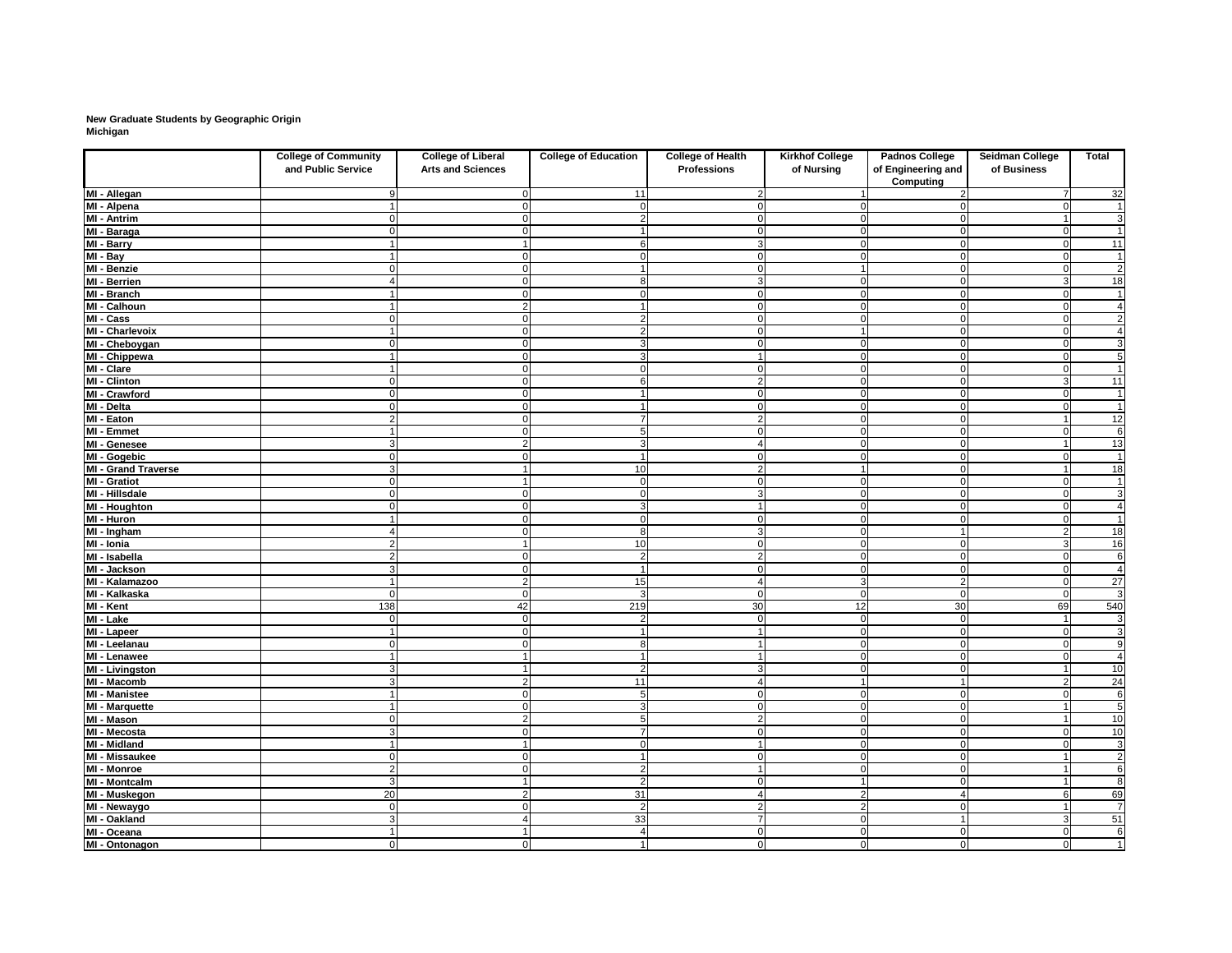|                       | <b>College of Community</b><br>and Public Service | <b>College of Liberal</b><br><b>Arts and Sciences</b> | <b>College of Education</b> | <b>College of Health</b><br><b>Professions</b> | <b>Kirkhof College</b><br>of Nursing | <b>Padnos College</b><br>of Engineering and | <b>Seidman College</b><br>of Business | <b>Total</b> |
|-----------------------|---------------------------------------------------|-------------------------------------------------------|-----------------------------|------------------------------------------------|--------------------------------------|---------------------------------------------|---------------------------------------|--------------|
|                       |                                                   |                                                       |                             |                                                |                                      | <b>Computing</b>                            |                                       |              |
| MI - Osceola          |                                                   |                                                       |                             |                                                |                                      |                                             |                                       |              |
| MI - Oscoda           |                                                   |                                                       |                             |                                                |                                      |                                             |                                       |              |
| MI - Otsego           |                                                   |                                                       |                             |                                                |                                      |                                             |                                       |              |
| MI - Ottawa           | 47                                                | 10 <sup>1</sup>                                       | 112 <sub>1</sub>            | 22                                             |                                      |                                             | 29                                    | 235          |
| MI - Presque Isle     |                                                   |                                                       |                             |                                                |                                      |                                             |                                       |              |
| MI - Roscommon        |                                                   |                                                       |                             |                                                |                                      |                                             |                                       |              |
| <b>MI - Saginaw</b>   |                                                   |                                                       |                             |                                                |                                      |                                             |                                       |              |
| MI - Sanilac          |                                                   |                                                       |                             |                                                |                                      |                                             |                                       |              |
| MI - Shiawassee       |                                                   |                                                       |                             |                                                |                                      |                                             |                                       |              |
| MI - St Clair         |                                                   |                                                       |                             |                                                |                                      |                                             |                                       |              |
| MI - St Joseph        |                                                   |                                                       |                             |                                                |                                      |                                             |                                       |              |
| MI - Vanburen         |                                                   |                                                       |                             |                                                |                                      |                                             |                                       |              |
| MI - Washtenaw        |                                                   |                                                       |                             |                                                |                                      |                                             |                                       |              |
| MI - Wayne            |                                                   |                                                       | 42                          |                                                |                                      |                                             |                                       | 62           |
| MI - Wexford          |                                                   |                                                       |                             |                                                |                                      |                                             |                                       |              |
| <b>MICHIGAN TOTAL</b> | 280                                               | 82                                                    | 630                         | 126                                            | 31                                   | 50                                          | 152                                   | 1351         |

**New Graduate Students by Geographic Origin**

**Other US**

|                         | <b>College of Community</b><br>and Public Service | <b>College of Liberal</b><br><b>Arts and Sciences</b> | <b>College of Education</b> | <b>College of Health</b><br><b>Professions</b> | <b>Kirkhof College</b><br>of Nursing | <b>Padnos College</b><br>of Engineering and | <b>Seidman College</b><br>of Business | <b>Total</b> |
|-------------------------|---------------------------------------------------|-------------------------------------------------------|-----------------------------|------------------------------------------------|--------------------------------------|---------------------------------------------|---------------------------------------|--------------|
|                         |                                                   |                                                       |                             |                                                |                                      | <b>Computing</b>                            |                                       |              |
| California              |                                                   |                                                       |                             |                                                |                                      |                                             |                                       | 3            |
| Colorado                |                                                   |                                                       |                             |                                                |                                      |                                             |                                       |              |
| <b>Florida</b>          |                                                   |                                                       |                             |                                                |                                      |                                             |                                       |              |
| <b>Illinois</b>         |                                                   |                                                       |                             |                                                |                                      |                                             |                                       |              |
| Indiana                 |                                                   |                                                       |                             |                                                |                                      |                                             |                                       |              |
| <b>Kentucky</b>         |                                                   |                                                       |                             |                                                |                                      |                                             |                                       |              |
| <b>Maryland</b>         |                                                   |                                                       |                             |                                                |                                      |                                             |                                       |              |
| Minnesota               |                                                   |                                                       |                             |                                                |                                      |                                             |                                       |              |
| <b>Missouri</b>         |                                                   |                                                       |                             |                                                |                                      |                                             |                                       |              |
| <b>Montana</b>          |                                                   |                                                       |                             |                                                |                                      |                                             |                                       |              |
| <b>New Jersey</b>       |                                                   |                                                       |                             |                                                |                                      |                                             |                                       |              |
| <b>New York</b>         |                                                   |                                                       |                             |                                                |                                      |                                             |                                       |              |
| <b>North Carolina</b>   |                                                   |                                                       |                             |                                                |                                      |                                             |                                       |              |
| Ohio                    |                                                   |                                                       |                             |                                                |                                      |                                             |                                       |              |
| Oregon                  |                                                   |                                                       |                             |                                                |                                      |                                             |                                       |              |
| <b>South Carolina</b>   |                                                   |                                                       |                             |                                                |                                      |                                             |                                       |              |
| <b>Texas</b>            |                                                   |                                                       |                             |                                                |                                      |                                             |                                       |              |
| Wisconsin               |                                                   |                                                       |                             |                                                |                                      |                                             |                                       | 4            |
| <b>OTHER U.S. TOTAL</b> | 8                                                 |                                                       | 16                          | 11                                             |                                      |                                             |                                       | 48           |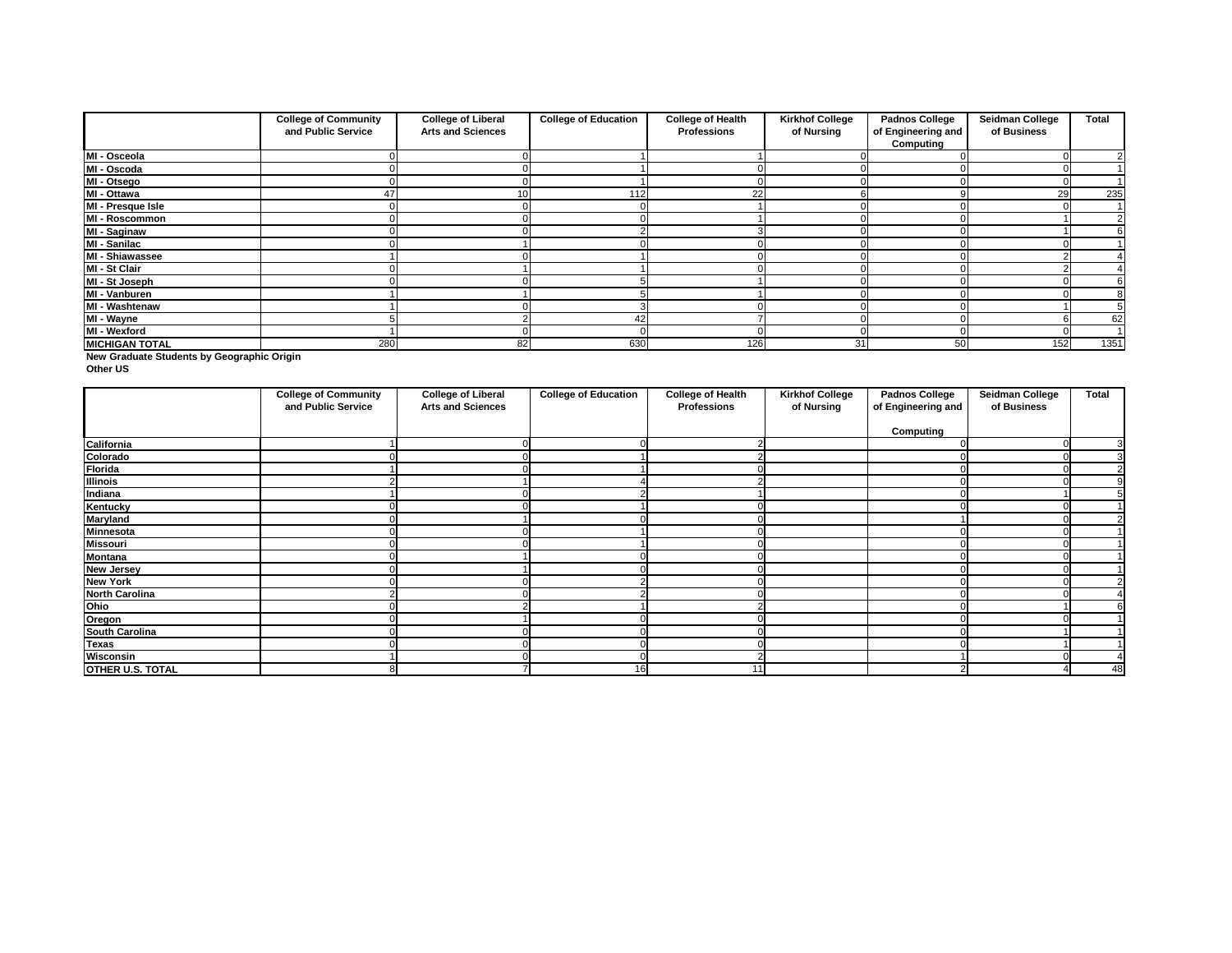**New Graduate Students by Geographic Origin INTERNATIONAL**

|                            | <b>College of Community</b><br>and Public Service | <b>College of Liberal</b><br><b>Arts and Sciences</b> | <b>College of Education</b> | <b>College of Health</b><br><b>Professions</b> | <b>Kirkhof College</b><br>of Nursing | <b>Padnos College</b><br>of Engineering and | Seidman College<br>of Business | <b>Total</b>   |
|----------------------------|---------------------------------------------------|-------------------------------------------------------|-----------------------------|------------------------------------------------|--------------------------------------|---------------------------------------------|--------------------------------|----------------|
|                            |                                                   |                                                       |                             |                                                |                                      |                                             |                                |                |
| <b>ARMENIA</b>             |                                                   |                                                       | $\Omega$                    |                                                |                                      | <b>Computing</b>                            |                                |                |
| <b>BANGLADESH</b>          |                                                   |                                                       | 0                           |                                                | $\Omega$                             |                                             |                                | $\overline{2}$ |
| <b>BELARUS</b>             |                                                   |                                                       | $\Omega$                    |                                                | $\Omega$                             |                                             |                                |                |
| <b>CANADA</b>              |                                                   |                                                       | 0                           |                                                | $\Omega$                             |                                             |                                | $\overline{2}$ |
| <b>CHINA</b>               |                                                   |                                                       | 3                           |                                                | 0                                    |                                             |                                | 5              |
| <b>COLOMBIA</b>            |                                                   |                                                       | 0                           |                                                | 0                                    |                                             |                                |                |
| <b>EGYPT</b>               |                                                   |                                                       |                             |                                                | $\Omega$                             |                                             |                                |                |
| FRANCE                     |                                                   |                                                       | $\Omega$                    |                                                | $\overline{0}$                       |                                             |                                | 3              |
| <b>GHANA</b>               |                                                   |                                                       |                             |                                                | ∩                                    |                                             |                                |                |
| <b>HUNGARY</b>             |                                                   |                                                       |                             |                                                | $\Omega$                             |                                             |                                |                |
| <b>INDIA</b>               |                                                   |                                                       | 0                           |                                                | 0                                    |                                             |                                | 11             |
| <b>INDONESIA</b>           |                                                   |                                                       | $\Omega$                    |                                                | 0                                    |                                             |                                |                |
| <b>ISRAEL</b>              |                                                   |                                                       | $\Omega$                    |                                                | $\Omega$                             |                                             |                                |                |
| <b>JAPAN</b>               |                                                   |                                                       |                             |                                                | 0                                    |                                             |                                |                |
| <b>KENYA</b>               |                                                   |                                                       |                             |                                                | $\Omega$                             |                                             |                                | $\overline{2}$ |
| <b>LEBANON</b>             |                                                   |                                                       | 0                           |                                                | 0                                    |                                             |                                |                |
| <b>NEPAL</b>               |                                                   |                                                       |                             |                                                | 0                                    |                                             |                                |                |
| <b>NIGERIA</b>             |                                                   |                                                       |                             |                                                | 0                                    |                                             |                                |                |
| <b>POLAND</b>              |                                                   |                                                       | $\Omega$                    |                                                | $\Omega$                             |                                             |                                |                |
| <b>SAUDI ARABIA</b>        |                                                   |                                                       | 6                           |                                                | 0                                    |                                             |                                | $\overline{7}$ |
| <b>TRINIDAD AND TOBAGO</b> |                                                   |                                                       | $\Omega$                    |                                                | $\Omega$                             |                                             |                                | $\overline{2}$ |
| <b>TUNISIA</b>             |                                                   |                                                       | $\overline{2}$              |                                                | $\Omega$                             |                                             |                                | $\overline{2}$ |
| <b>TURKEY</b>              |                                                   |                                                       |                             |                                                |                                      |                                             |                                |                |
| <b>UZBEKISTAN</b>          |                                                   |                                                       | $\Omega$                    |                                                | $\Omega$                             |                                             |                                | -1             |
| <b>ZIMBABWE</b>            |                                                   |                                                       | $\Omega$                    |                                                |                                      |                                             |                                | $\overline{2}$ |
| <b>INTERNATIONAL TOTAL</b> | 5                                                 | 11                                                    | 14                          |                                                |                                      | 13                                          |                                | 53             |

**New Graduate Students by Undergraduate GPA**

|                           | <b>College of Community</b> | <b>College of Liberal</b> | <b>College of Education</b> | <b>College of Health</b> | <b>Kirkhof College</b> | <b>Padnos College</b> | <b>Seidman College</b> | <b>Total</b> |
|---------------------------|-----------------------------|---------------------------|-----------------------------|--------------------------|------------------------|-----------------------|------------------------|--------------|
|                           | and Public Service          | <b>Arts and Sciences</b>  |                             | <b>Professions</b>       | of Nursing             | of Engineering and    | of Business            |              |
|                           |                             |                           |                             |                          |                        | Computing             |                        |              |
| 1.00 to 1.99              |                             |                           |                             |                          |                        |                       |                        |              |
| 2.00 to 2.49              |                             |                           |                             |                          |                        |                       |                        | 26           |
| 2.50 to 2.99              |                             |                           | 108                         |                          |                        |                       |                        | 222          |
| 3.00 to 3.49              | 137                         |                           | 297                         |                          | 131                    |                       | 73I                    | 614          |
| 3.50 to 4.00              |                             | 3dl                       | 245                         | ۵۹                       |                        |                       |                        | 559          |
| <b>Unreported</b>         |                             |                           |                             |                          |                        |                       |                        | 31           |
| <b>Mean Undergrad GPA</b> | 3.23                        | 3.33                      | 3.35                        | 3.63                     | 3.38                   | 3.25                  | 3.46                   | 3.36         |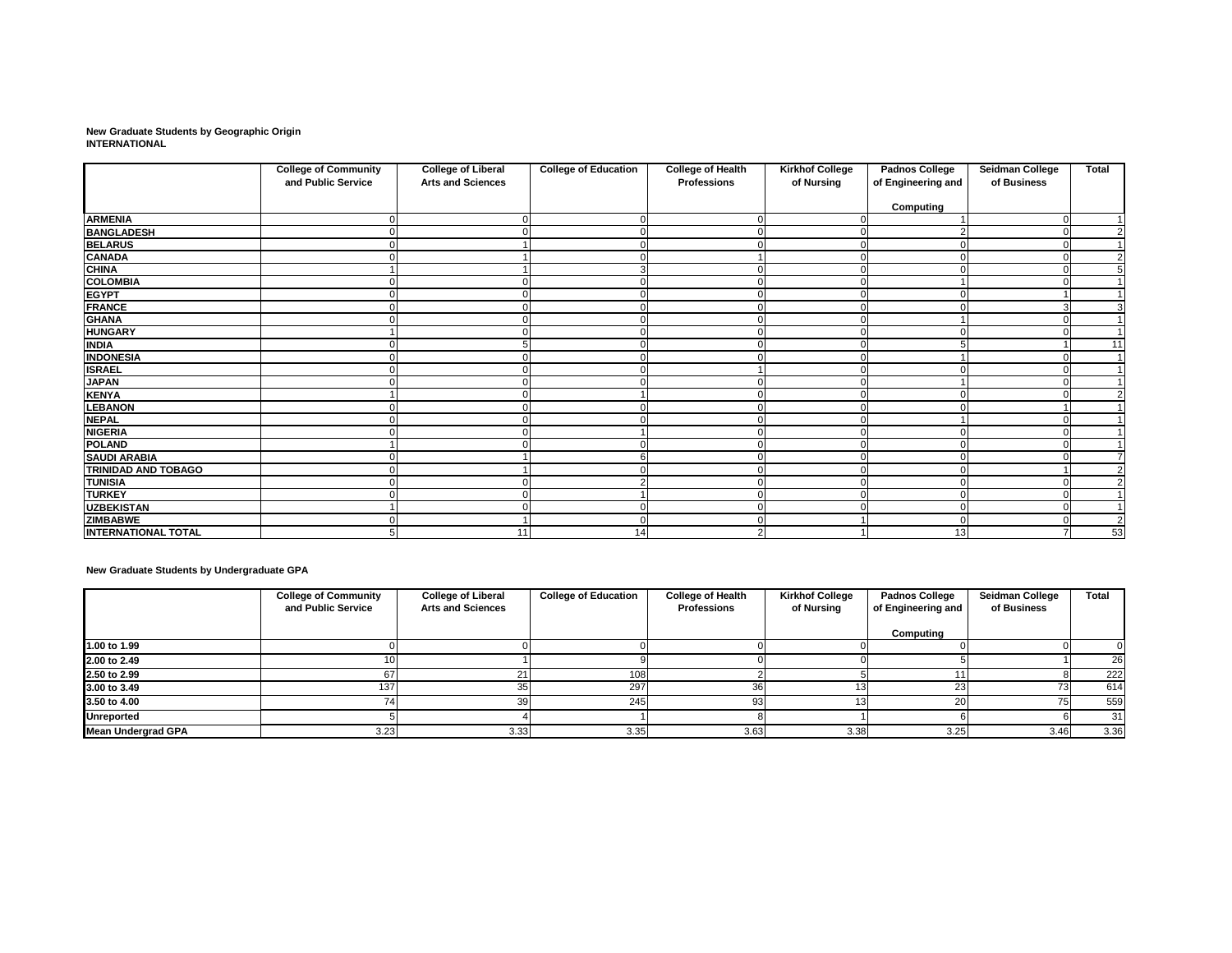**New Graduate Students by Undergraduate Institution**

| <b>College of Community and Public Service</b> | <b>College of Liberal Arts and Sciences</b> | <b>College of Education</b>         | <b>College of Health Professions</b> |
|------------------------------------------------|---------------------------------------------|-------------------------------------|--------------------------------------|
| Grand Valley State University (168)            | Grand Valley State University (54)          | Grand Valley State University (316) | Grand Valley State University (82)   |
| Western Michigan University (14)               | Central Michigan University (4)             | Western Michigan University (36)    | Central Michigan University (7)      |
| Central Michigan University (13)               | Western Michigan University (4)             | Central Michigan University (32)    | Hope College (6)                     |
| Aquinas College-MI (9)                         | Aquinas College-MI (3)                      | Michigan State University (28)      | Michigan State University (5)        |
| Ferris State University (9)                    | Calvin College (3)                          | Aquinas College-MI (21)             | Western Michigan University (5)      |
| Calvin College (7)                             | Ferris State University (3)                 | Wayne State University (20)         | Baker College - Flint (2)            |
| Michigan State University (4)                  | Michigan State University (2)               | Hope College (19)                   |                                      |
| Univ of Michigan-Ann Arbor (4)                 | Univ of Michigan-Ann Arbor (2)              | Eastern Michigan University (17)    |                                      |
| Davenport Univ-Grand Rapids (3)                |                                             | Ferris State University (16)        |                                      |
| Baker College - Flint (3)                      |                                             | Calvin College (15)                 |                                      |
| Albion College (2)                             |                                             | Cornerstone University (13)         |                                      |
| Eastern Michigan University (2)                |                                             | University of Phoenix (8)           |                                      |
| Cornerstone University (2)                     |                                             | Saginaw Valley State Univ (7)       |                                      |
| Northern Michigan University (2)               |                                             | Univ of Michigan-Ann Arbor (6)      |                                      |
| Spring Arbor University (2)                    |                                             | Marygrove College (5)               |                                      |
| University of Detroit Mercy (2)                |                                             | Spring Arbor University (5)         |                                      |
| Univ of Michigan-Flint (2)                     |                                             | Oakland University (4)              |                                      |
| Wayne State University (2)                     |                                             | King Saud University (4)            |                                      |
|                                                |                                             | Madonna University (3)              |                                      |
|                                                |                                             | Northern Michigan University (3)    |                                      |
|                                                |                                             | Taylor University (2)               |                                      |
|                                                |                                             | Lake Superior State University (2)  |                                      |
|                                                |                                             | Finlandia University (2)            |                                      |
|                                                |                                             | Univ of Michigan-Flint (2)          |                                      |
|                                                |                                             | Walden University (2)               |                                      |
|                                                |                                             |                                     |                                      |

| <b>Kirkhof College of Nursing</b>  | <b>Padnos College of Engineering and Computing</b> | <b>Seidman College of Business</b>  |
|------------------------------------|----------------------------------------------------|-------------------------------------|
| Grand Valley State University (18) | Grand Valley State University (28)                 | Grand Valley State University (101) |
| Michigan State University (3)      | Davenport Univ-Grand Rapids (4)                    | Michigan State University (11)      |
| Ferris State University (2)        | Western Michigan University (4)                    | Univ of Michigan-Ann Arbor (7)      |
|                                    | Calvin College (3)                                 | Calvin College (5)                  |
|                                    | Michigan State University (3)                      | Hope College (3)                    |
|                                    | Bangladesh University (2)                          | Michigan Tech University (3)        |
|                                    |                                                    | Aquinas College-MI (2)              |
|                                    |                                                    | Central Michigan University (2)     |
|                                    |                                                    | Ferris State University (2)         |
|                                    |                                                    | Wayne State University (2)          |
|                                    |                                                    | Western Michigan University (2)     |
|                                    |                                                    | Grenoble Graduate Sch of Mgt (2)    |